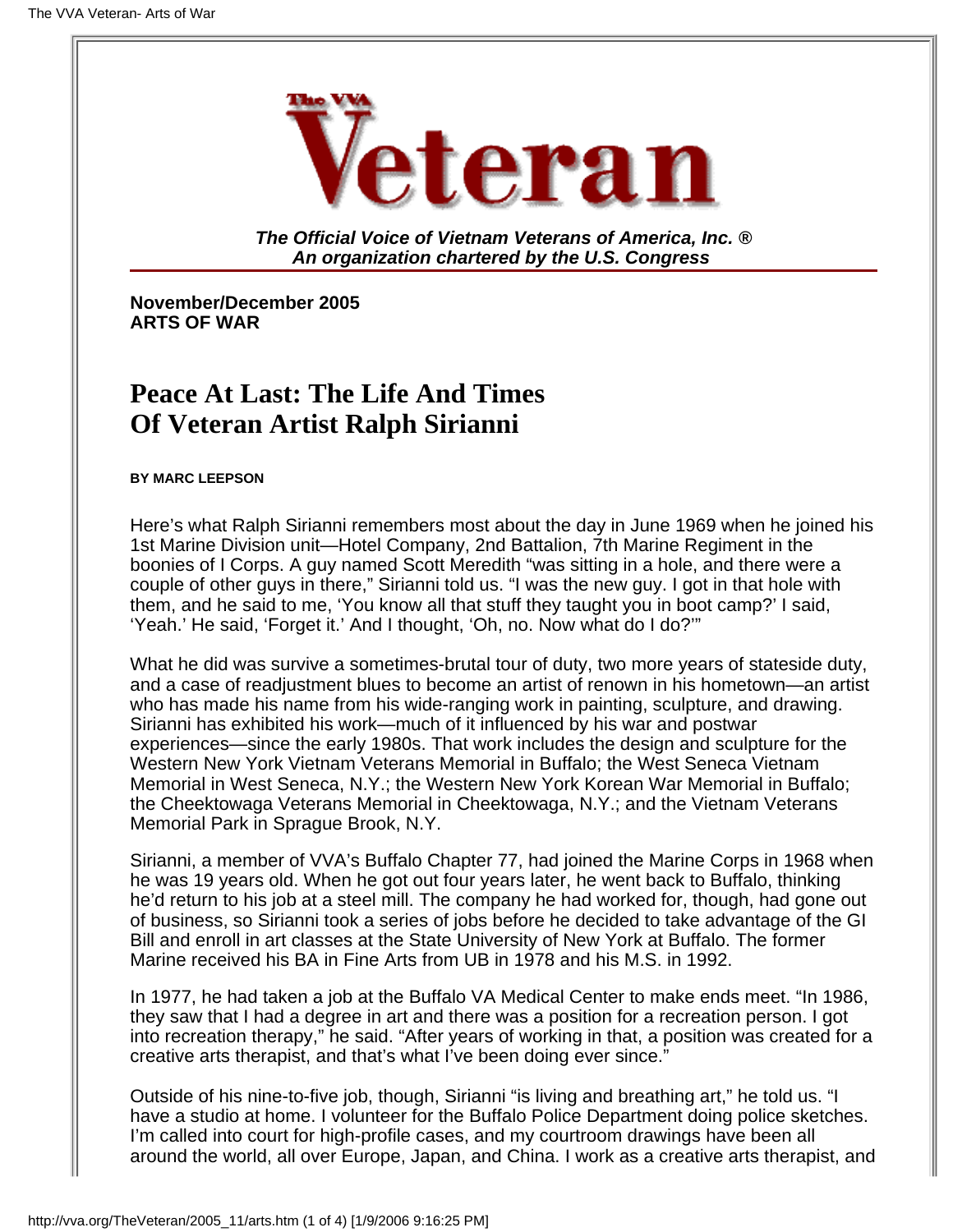I teach a portraits and caricature class. Pretty much every time I do something, it has something to do with art, and I love that."

Ralph Sirianni's artistic work has been influenced by his military service—and it has helped him work through the emotional baggage he still retains from that service. "I'm so grateful to have the gift of being able to take it from inside and put it on something outside and not just keeping it internal," he said. "I'm really grateful that I have been able to use art as a vehicle to get some of that out of me. There was a period after I got back that I was very angry, very disillusioned. It didn't start getting better until not too long ago. I am just starting to find some peace."

That peace of mind is reflected in Sirianni's latest work, a series of landscape paintings that he calls "Peaceful World." His own backyard, Sirianni says, was the inspiration. "It is the subject for all these pieces in this show. I find peace back there. It's a natural place and a very private place. There are times when I go back there and just listen to the birds, watch the squirrels. I don't usually do landscapes, but I thought I would try creating landscapes and not compromise my style. I would still use that powerful stuff—that passion that comes from the Vietnam experience and from all those things that happened in my life that were negative.

I tried to tap those and do something besides violent art. I thought, let me do something nice. I'm thinking that maybe peace is starting to come in my life. I sure need it."

Ralph Sirianni's "Peaceful World" opened at the Virginia Weiss Gallery at Buffalo's Empire State College October 21, running through November 23. Images from that show, along with many more examples of his work, may be seen on Sirianni's website, [www.sirianniart.com](http://www.sirianniart.com/)

## **CHICAGO EXPLORES THE WAR**

From early September through mid December, five cultural institutions in Chicago have joined together in an unprecedented artistic endeavor to explore the legacy of the Vietnam War through photographic and art exhibits, film and theater presentations, and public discussions. The endeavor also included the Veterans Day dedication of the city's new Vietnam Veterans Memorial, which was designed by Vietnam veteran Gary Tillery, at Wabash Plaza.

Entitled "Commit to Memory," the ambitious undertaking is taking place at the Gene Siskel Film Center, the Museum of Contemporary Photography, the Pritzker Military Library, the Steppenwolf Theatre Company, and the National Vietnam Veterans Art Museum (NVVAM).

NVVAM offered four special exhibits: "Trauma and Metamorphosis II," an exhibition of works by veteran artists who have experienced PTSD; "First to Fight: the U.S. Marines in Vietnam," more than 90 works of art by Marines and Navy Corpsmen, featuring the work of Chicago artist Michael Wilkins; "Things We Carried," an exhibition of art, photography, and artifacts carried by Vietnam veterans in the war inspired by the Tim O'Brien novel of the same name; and "Purple Heart Exhibit," a photographic portrait of Iraq war veterans who have been wounded in action.

The newly opened Pritzker Military Library hosted an interview on October 27 with Vietnam War Medal of Honor recipient retired Marine Corps Col. Wesley L. Fox. From September 15 to November 14, the Steppenwolf Theatre Company presented the Steven Dietz play, *Last of the Boys*, which centers on the lives of two Vietnam veterans. The Gene Siskel Film Center offered several screenings of *Winter Soldier*, a documentary that deals with the 1971 Vietnam Veterans Against the War Winter Soldier hearings in Detroit.

The Museum of Contemporary Photography (MoCP), which is located at Chicago's Columbia College, presented two exhibitions: "Stages of Memory: The Vietnam War," and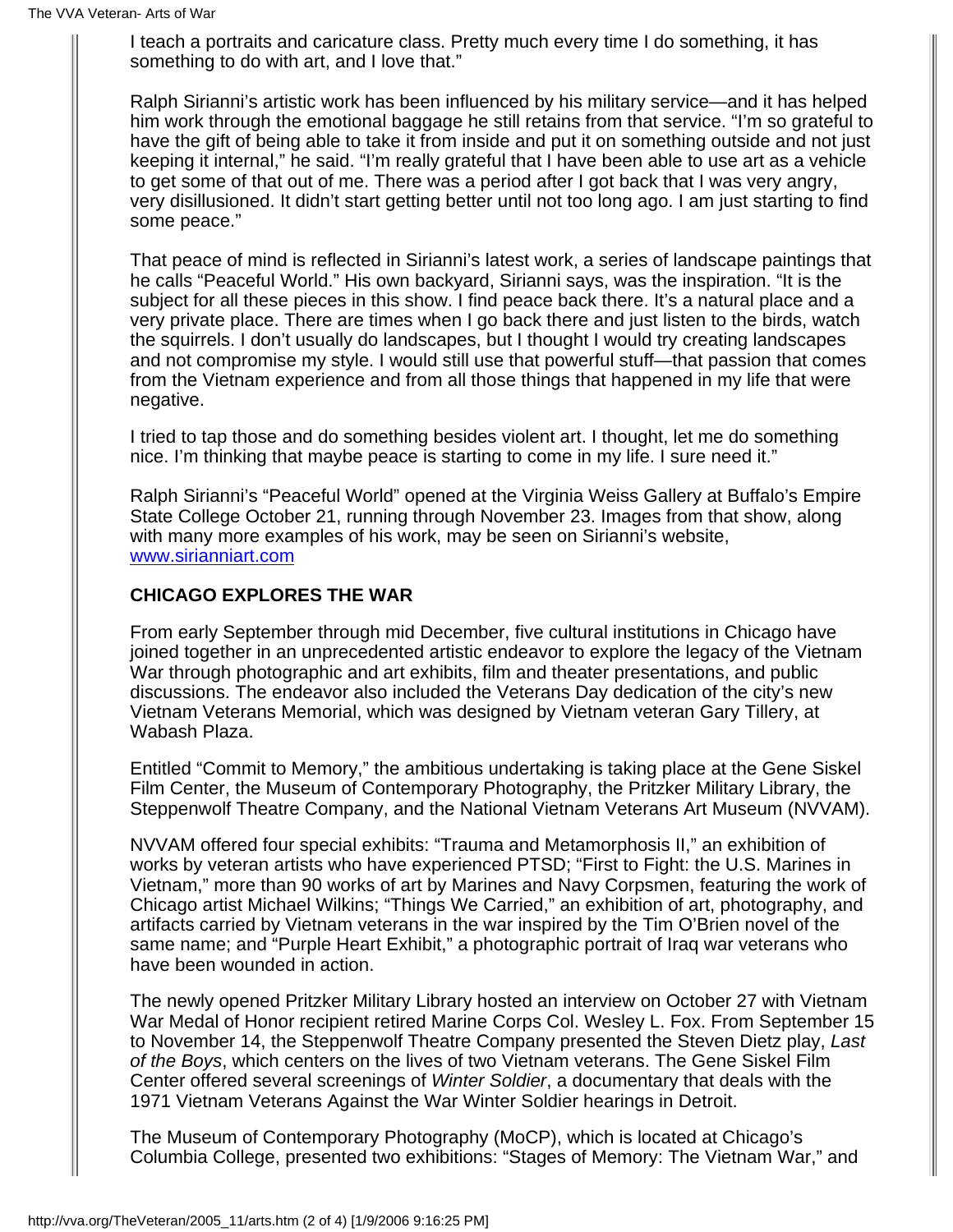Jeff Wolin's "Inconvenient Stories: Vietnam War Veterans: Portraits and Text," from October 13-December 17. The former looks at the war through a group of Vietnamese photographers who live in the United States, Vietnam, and France, and who experienced the war first, second, and even third hand.

One of the photographers, Dinh Q. Le—who came to this country when he was nine years old in 1978, and today lives and works in Saigon—has an exhibition of his work, "Vietnam: Destination for the New Millennium," at the Asia Society in New York City through January 15. Many of Dinh Le's large, complex photographic melanges deal with the war. "Typically combining one war-era media image with an image from popular culture such as a Hollywood movie, Le creates complicated visual puzzles in which two images vie for dominance within a colorful matrix of warp and weft," noted the curator of the MoCP exhibit, Karen Irvine.

## **FACES AND VOICES**

Jeff Wolin's work at MoCP is an exhibit of fifty recent photographs he took of Vietnam veterans, along with in-country photos of the veterans, as well as accompanying text taken from extensive interviews Wolin conducted with them. (Full disclosure: Two of the veterans whose photos are in the show served with the 527th Personnel Service Company in Qui Nhon in 1967-68: the former XO, LT Claude Cookman, and one of its former redeployment clerks, Spec5 Marc Leepson.)

An internationally acclaimed, award-winning photographer, Wolin's work is in the permanent collections of the Museum of Modern Art, the Houston Museum of Fine Arts, the San Francisco Museum of Modern Art, and the Los Angeles County Museum of Art. The Ruth N. Halls Professor of Fine Arts at Indiana Univesity, Wolin also directs the university's Henry Radford Hope School of Fine Arts. He has been teaching at IU since 1980.

Wolin—a New York native who graduated from college in 1972 with a high draft number and did not serve in the military—told us that he conceived the idea for his Vietnam veterans project in 1991 when he was the recipient of a Guggenheim Fellowship in photography. But Wolin put that project on hold to work on something more pressing, a similar project with Holocaust survivors. That work became an exhibition that traveled around the world and was the subject of Wolin's 1997 book, *Written in Memory*.

"I traveled a lot with the Holocaust project and didn't get back to other work until 1998," Wolin told us in an interview. "Then in the spring of 2003, the war in Iraq was about to start and that triggered me to go back to what I saw as the 'unfinished business' of the Vietnam War." Wolin tracked down the veterans he'd photographed in 1991 and 1992 and "picked up where I left off," he said. "I started in Bloomington with local veterans and was really excited about the project the more I got into it." He then interviewed and photographed Vietnam veterans elsewhere in Indiana, before seeking out others across the country.

Wolin made many connections that led him to interview and photograph Vietnam veterans from all walks of life. "I worked with the folks at the National Vietnam Veterans Art Museum [in Chicago], who sent out a mailing. I got nationwide responses," Wolin said. "I worked with Marc Levy, a former Army medic and writer, who was a one-man network. I used oral history projects, friends, acquaintances, and word-of-mouth." Wolin wound up photographing and interviewing 60 veterans; 50 appear in the Chicago show.

The night Wolin's show opened at the Museum of Contemporary Photography in Chicago the gallery held a brief ceremony featuring five of the veterans who appear in his photographs. The show itself has received interest from museums around the country. And Wolin is considering having it travel to Vietnam. There also likely will be a book of the photographs and text.

Wolin's work, said Rod Slemmons, the MoCP director, is about how veterans' "lives today